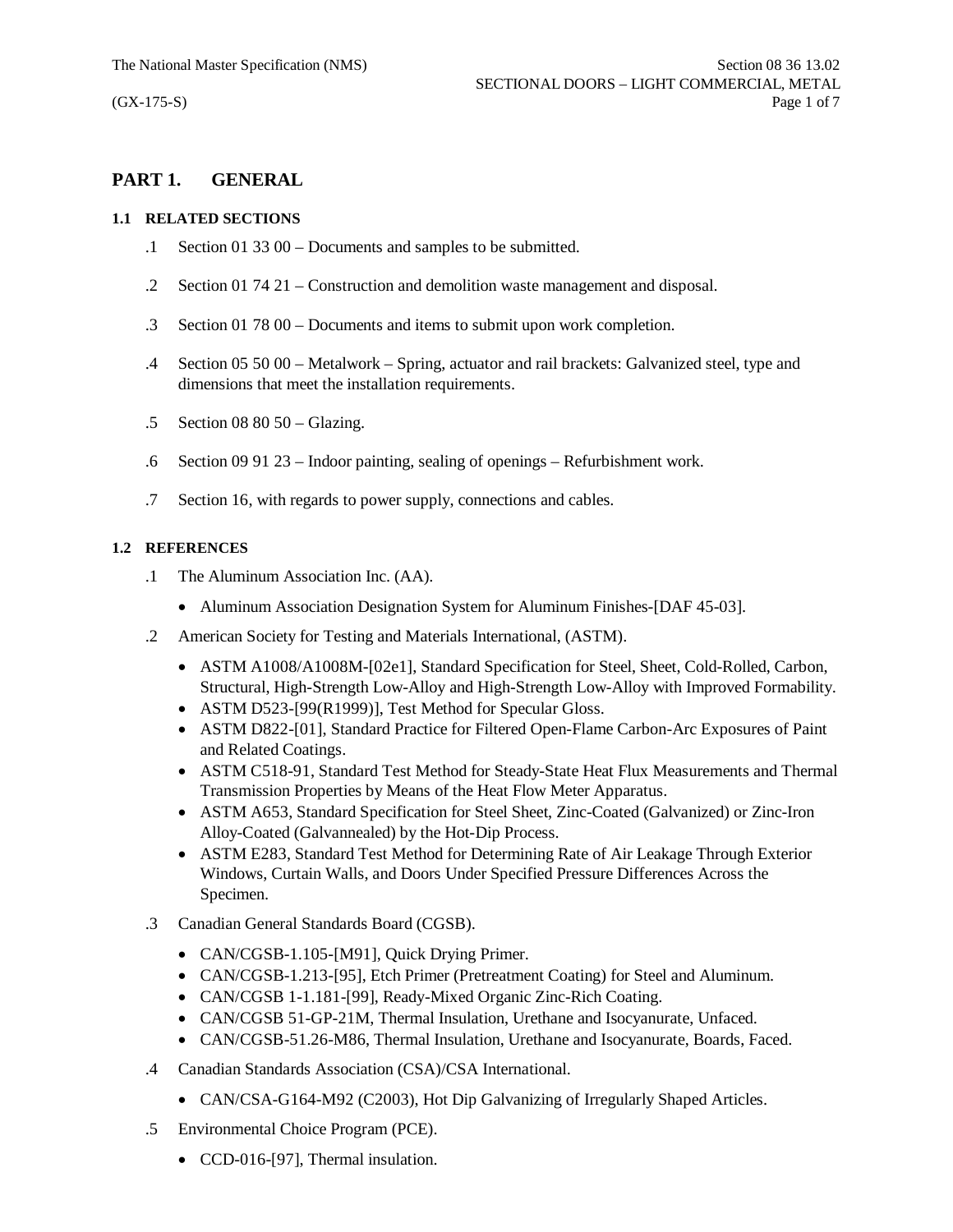- · CCD-047a-[98], Coatings, paints.
- · CCD-048-[95], Recycled water-borne surface coatings.

## **1.3 DESCRIPTION OF THE WORKS**

- .1 Design requirements
	- Exterior doors and associated rails shall be designed to withstand a wind load of 1 kPa, with a deflection in the horizontal plane that does not exceed 1/240 of the width of the door opening. They shall be designed to comply with industry standards (DASMA).
	- Sectional doors shall have a thermal resistance value (RSI) of 2.81, according to standard ASTM C-518-91.
	- The doors and associated rails shall be designed to withstand at least 1 000 operating cycles per year and shall have a global lifetime of 10 years.

### **1.4 DOCUMENTS/SAMPLES TO SUBMIT**

- .1 Specification sheets
	- · Submit the products' specification sheets and the manufacturer's data and documentation in accordance with Section 01 33 00.
- .2 Shop drawings
	- Submit the required shop drawings in accordance with Section 01 33 00 Documents and samples to be submitted.
	- · Shop drawings shall indicate: the door type, dimensions and service specifications; the materials; the type of operating mechanism; the location and details of the glazing; the details of hardware and accessories; and the required clearances and electrical connections.
- .3 Submit the installation instructions provided by the manufacturer.

## **1.5 DOCUMENTS/ITEMS TO SUBMIT UPON WORK COMPLETION**

.1 Provide the instructions required for the operation and maintenance of overhead doors and their hardware parts, and include them into the manual specified in Section 01 78 00 – Documents and items to submit upon work completion.

#### **1.6 QUALITY ASSURANCE**

- .1 Test reports: Submit test reports certifying that the products, materials and equipment comply with the physical characteristics and performance criteria laid down in the provisions.
- .2 The manufacturer shall have an established program of quality control such as ISO-9001:2008.
- .3 The installation work shall be carried out by a company with recognized experience in the specified type of product.

### **1.7 WASTE MANAGEMENT AND DISPOSAL**

- .1 Separate and recycle waste materials in accordance with Section 01 74 21 Construction and demolition waste management and disposal, as well as the requirements laid out in the waste reduction plan.
- .2 Remove all packaging materials from site and route them to appropriate recycling facilities.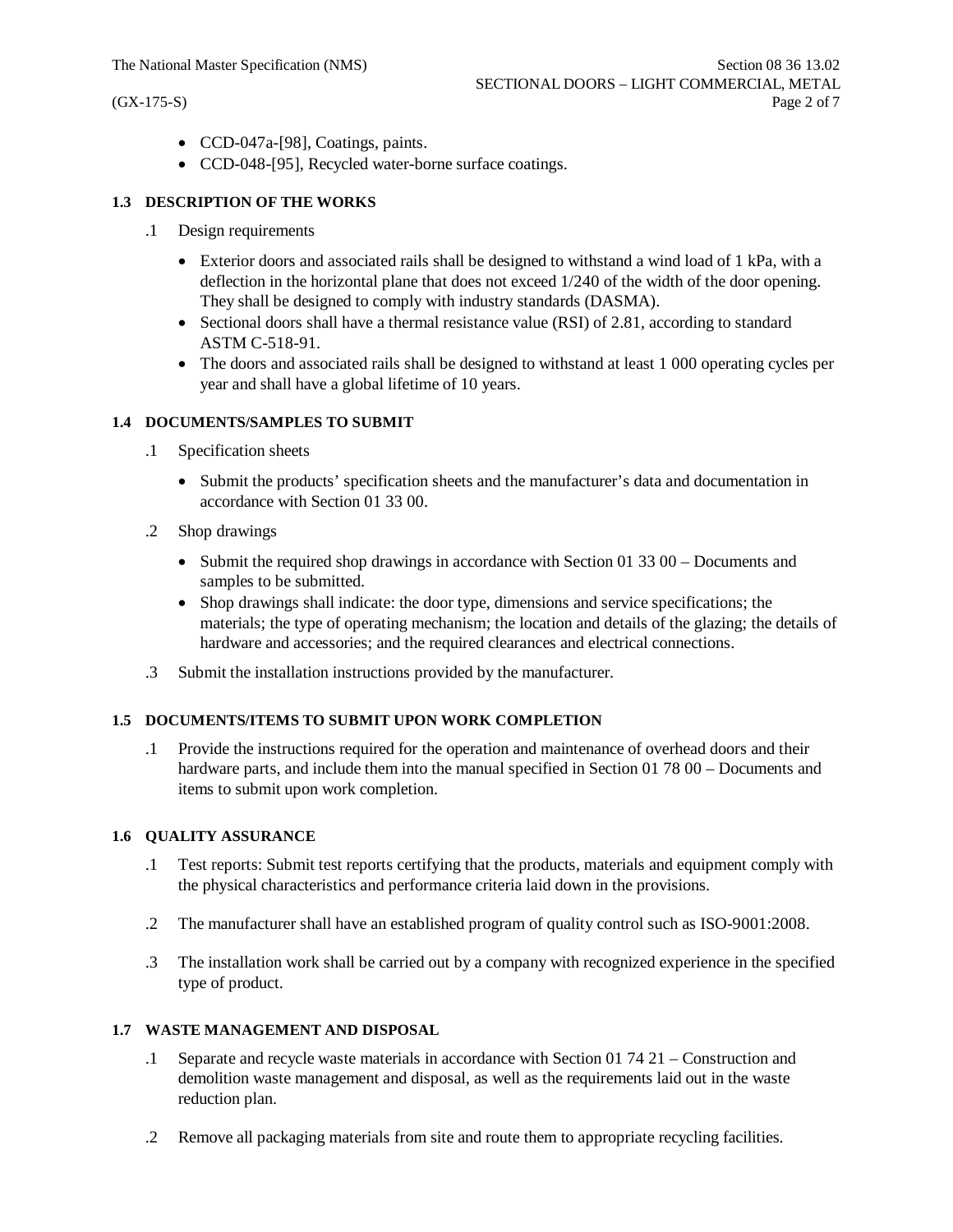- .3 Place corrugated cardboard, polystyrene and plastic packaging materials in the appropriate on-site recycling bins in accordance with the waste management program in effect on the site.
- .4 Route unused metal wiring and items to a metal recycling facility approved by professionals.
- .5 Route unused paint products to an authorized collection site for hazardous materials approved by professionals.
- .6 It is prohibited to dump unused paint products in the sewer, in a stream, in a lake, on the ground or any other place where it might pose a risk to health or the environment.
- .7 Unused or damaged glazing materials are not recyclable and are excluded from municipal recycling programs.

### **1.8 MAINTENANCE**

- .1 Replacement equipment and materials
	- Provide the required spare parts in accordance with Section 01 78 00 Documents and items to submit upon work completion.
	- Provide the following spare parts for up-and-over sectional doors:
		- .1 Panels;
		- .2 Rollers;
		- .3 Weatherstripping;
		- .4 Springs.
	- Store the equipment at the specified location. Identify each item by associating it with the relevant door.

## **PART 2. PRODUCTS**

## **2.1 MATERIALS AND EQUIPMENT**

- .1 Galvanized steel plate: Commercial grade, with Z275 zinc coating.
- .2 Steel plate: Commercial grade, complying with standard ASTM A1008/A1008M, type (E), surface-mounted, with woodgrain finish.
- .3 Aluminum profiles: AA6063-T5 alloy of the Aluminum Association.
- .4 Primer paint: Complying with standard CGSB-1.181, for galvanized steel works.
- .5 Thermal insulation: Complying with design and environmental requirements.
- .6 Glazing: Complying with design requirements.

## **2.2 DOORS**

- .1 The doors shall be the GX-175-S model, as manufactured by Portes Garex.
- .2 Polyurethane foam insulation, without CFC & HCFC at a density of 40.4 kg/m<sup>3</sup>. The insulation shall comply with the standard ONGC 51-GP-21M & 51.26-M86.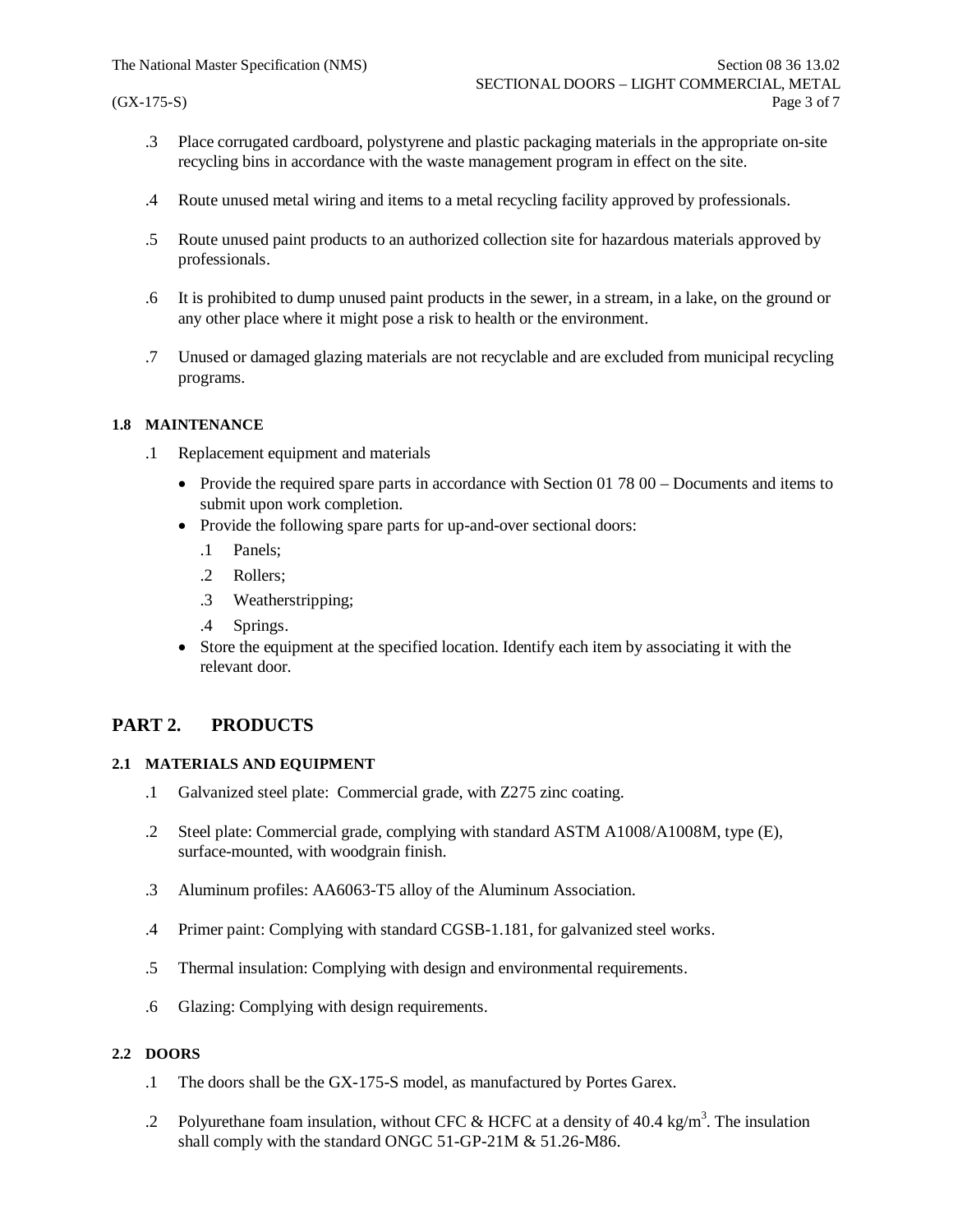- .3 Panels: Made of 26-gauge rolled steel panels fitted with 14-gauge steel reinforcement bars. Panels shall be 45 mm thick and have a woodgrain finish with 4 horizontal grooves.
- .4 Windows: 3 mm double-glazed sealed units mounted on a stainless steel spacer. Glazing shall be inserted into a PVC frame. The size and number of windows shall conform to the specifications.
- .5 Glazed panels: 3 mm double-glazed sealed units mounted on a stainless steel spacer. Glazing shall be inserted into a 1.73 mm thick tubular aluminum profile, which shall be white, black or naturally coloured anodized aluminum.
- .6 Assembly of the various parts: Arc or spot welding, riveting, or by means of adhesive and screws.
- .7 Primer paint: Doors shall be manufactured from prepainted steel parts.

## **2.3 PREFINISHED STEEL PLATE**

- .1 Prefinished steel plate, factory-coated with a layer of polyester.
	- Colour: Selected among the manufacturer's standard colours.
	- Specular gloss: 30 units minimum, with a tolerance of  $\pm$  5 units, according to the standard A-653, CS type B.
	- · Thickness of the paint layer: At least 20 micrometres.
	- Resistance to weathering: 10 years.

## **2.4 WEATHERSTRIPPING**

- · **PVC** weatherstripping, full width at the top and bottom of each section to ensure thermal breakage and airtightness according to standard ASTM E-283.
- · U-shaped extruded neoprene weatherstripping, full width, to install at the bottom of the doors in a **PVC or aluminum** extrusion.
- · 65 mm flexible weatherstripping installed on top of the upper panel using a **PVC or aluminum** moulding.
- · Extruded weatherstripping made of **PVC, commercial aluminum or aluminum screw cover** and high-quality vinyl for intense cold, to install on the side and top bars of the door frames, in accordance with the manufacturer's specifications. The weatherstripping colour shall be selected from the manufacturer's standard colours

## **2.5 TYPE OF DOOR OPERATION**

- .1 Doors shall be equipped with the following accessories depending on the type of door operation.
	- · Manual operation: Two handles installed inside.
	- · Mechanical operation: **chain pick, chain hoist.**

## **2.6 LIGHT INDUSTRIAL HARDWARE**

- .1 Guiding rails: **Standard configuration, for door opening with low headroom, elevation, vertical or roof pitch**, 50 mm in width, galvanized steel at least 1.99 mm (14 gauge) thick, bare metal.
- .2 Guiding rail brackets: Continuous or galvanized steel angle, 1.99 mm (14 gauge) thick, bare metal.
- .3 Balancing springs: 10 000-cycle oil-tempered heavy duty torsion springs, fitted with brackets in accordance with the manufacturer's specifications.
	- · Cable drum: 100 mm minimum, die-cast aluminum.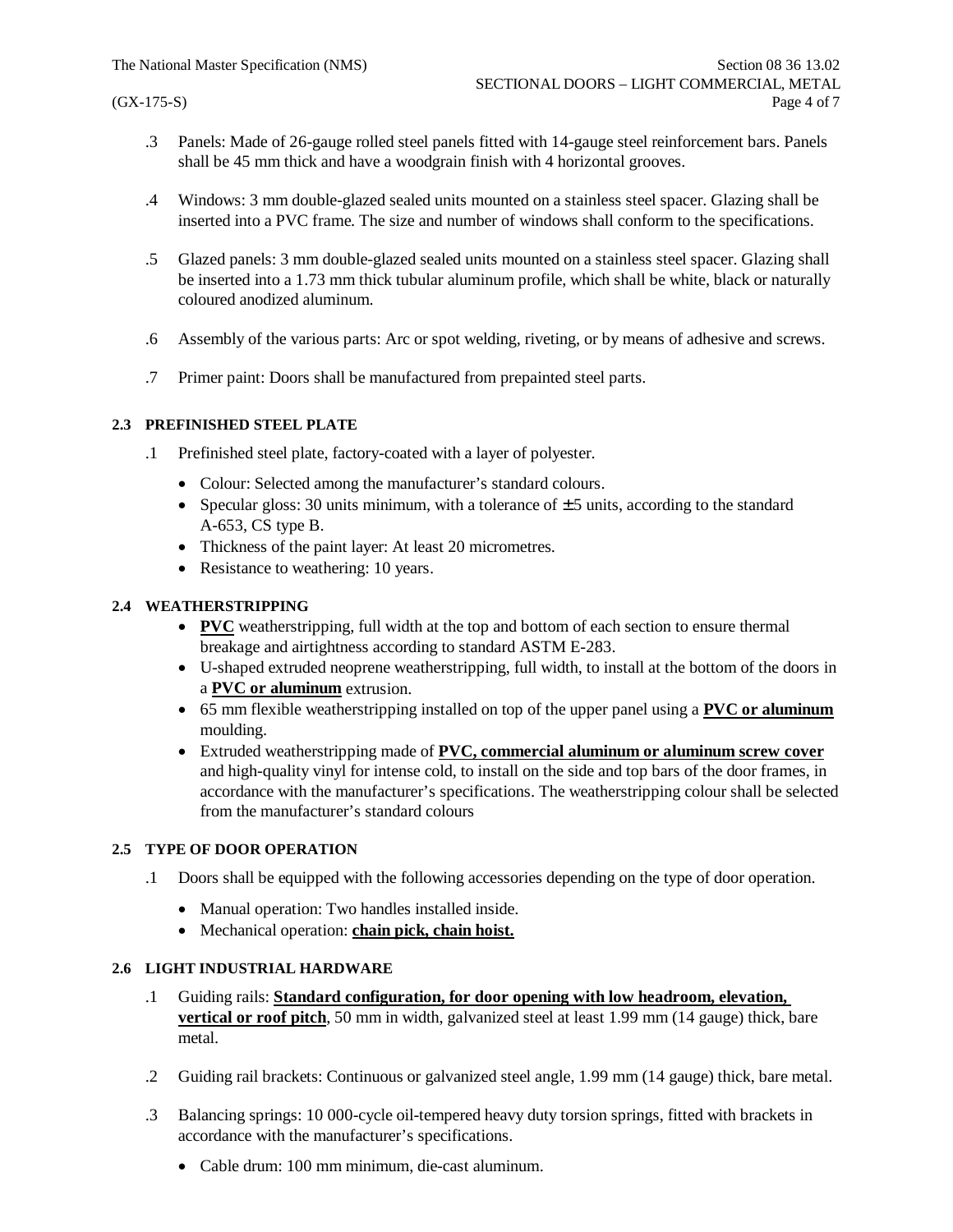- · Shaft: Diameter of **25 mm**, galvanized steel.
- .4 Top roller holders: Galvanized steel, 1.99 mm thick, adjustable.
- .5 Rollers: Hardened steel, oil lubricated, free lateral movement, ball bearing, 50 mm diameter, solid steel bandage.
- .6 Hinges: Heavy duty, single or double, galvanized steel, 1.99 mm thick (gauge 14), in accordance with the manufacturer's specification.
- .7 Cable: Aircraft cable, galvanized steel, 4 mm diameter minimum, in accordance with the manufacturer's specifications.
- .8 Reinforcements: Doors 3708 mm and over shall be provided with horizontal reinforcement bars. The type of reinforcement bar will depend on the door's width. Consult the engineering department in order to comply with deflection standards.
- .9 Precision bearing: High-quality ball bearing for doors over 300 kg or more than 50 000 cycles.
- .10 Pusher springs.
- .11 Rail guards: Height of 1524 mm, shaped steel plate approximately 5 mm thick.
- .12 101 mm diameter exhaust port.
- .13 Safety device that immobilizes door upon detection of a cable break when closing the door; maximum load of 450 kg.
- .14 Steel caps, 20 gauge, 1.06 mm.

## **2.7 ELECTRIC DOOR OPENERS**

- .1 Electric door openers: With driving shaft, **central or side** mounting.
- .2 Electric motors, control devices, remote control stations with push buttons, relays and other electrical devices: CSA-approved, in a CSA-type enclosure.
- .3 Electrical power supply: **120 V**, 1 phase, 60 Hz.
	- Motor:  $\frac{1}{2}$  hp.
- .4 Control devices comprising a built-in motor reversing switch, a thermal protection device against overloads, and a push button, as appropriate.
- .5 Control devices:
	- Remote control stations with push buttons: Surface-mounted, with push buttons identified as OPEN-STOP-CLOSE, SECURITY LOCKOUT.
- .6 Manual operation of doors equipped with a door opener with a driving shaft
	- · A device, operated from the ground, shall allow for the disengagement of the opener's driving shaft and the manual operation of the door in case of failure of the power supply.
	- The door opener shall include the following: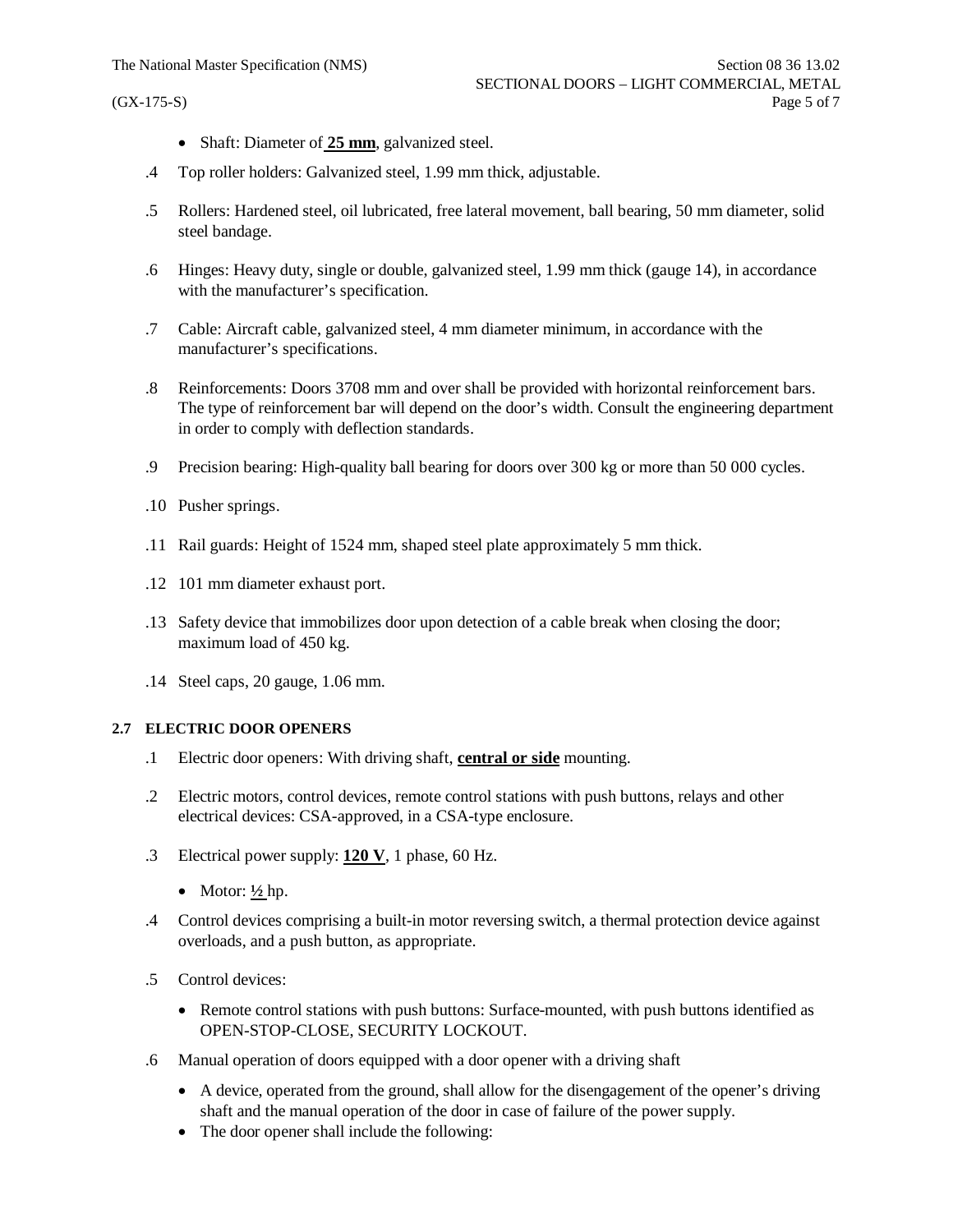- .1 A lock switch that cuts the power supply as long as the door opener is in manual operation mode.
- .2 Remote transmitter.
- .7 Manual operation of doors equipped with a central door opener
	- The door opener must be connected to the door via a device that allows for quick uncoupling in case of failure of the power supply.
- .8 Automatic switch-on and switch-off lighting fixtures, equipped with a timer.
- .9 Door operating speed: 300 mm/s.
- .10 Control transformers: For 24 VAC control voltage.
- .11 Mounting brackets: Galvanized steel, thickness and dimensions that meet the installation requirements.

## **PART 3. IMPLEMENTATION**

## **3.1 MANUFACTURER'S INSTRUCTIONS**

.1 Compliance: Comply with the manufacturer's written requirements, recommendations and specifications, including technical bulletins and installation instructions provided in the product catalogs and on packaging cartons, as well as indications found on specification sheets.

#### **3.2 INSTALLATION**

- .1 Install doors and related hardware parts according to the manufacturer's instructions.
- .2 Secure rails and door openers properly and fix the brackets to the load-bearing framework.
- .3 If necessary, touch up the areas where the galvanized finish has been damaged during assembly with primer.
- .4 Install electrical motors, control devices, control stations with push buttons, relays and other electrical equipment required for the operation of the doors.
- .5 Lubricate springs and adjust moving parts to ensure smooth operation of doors.
- .6 Adjust weatherstripping to ensure proper weathertightness.
- .7 Adjust doors to ensure smooth operation.

#### **3.3 CLEANING**

- .1 Once the installation of doors is completed, clean the site to remove all dirt and debris resulting from construction work.
- .2 Remove all traces of paint, caulking, epoxy resin and filler. Clean the doors.
- .3 Clean glazing with a nonabrasive approved cleaning product.